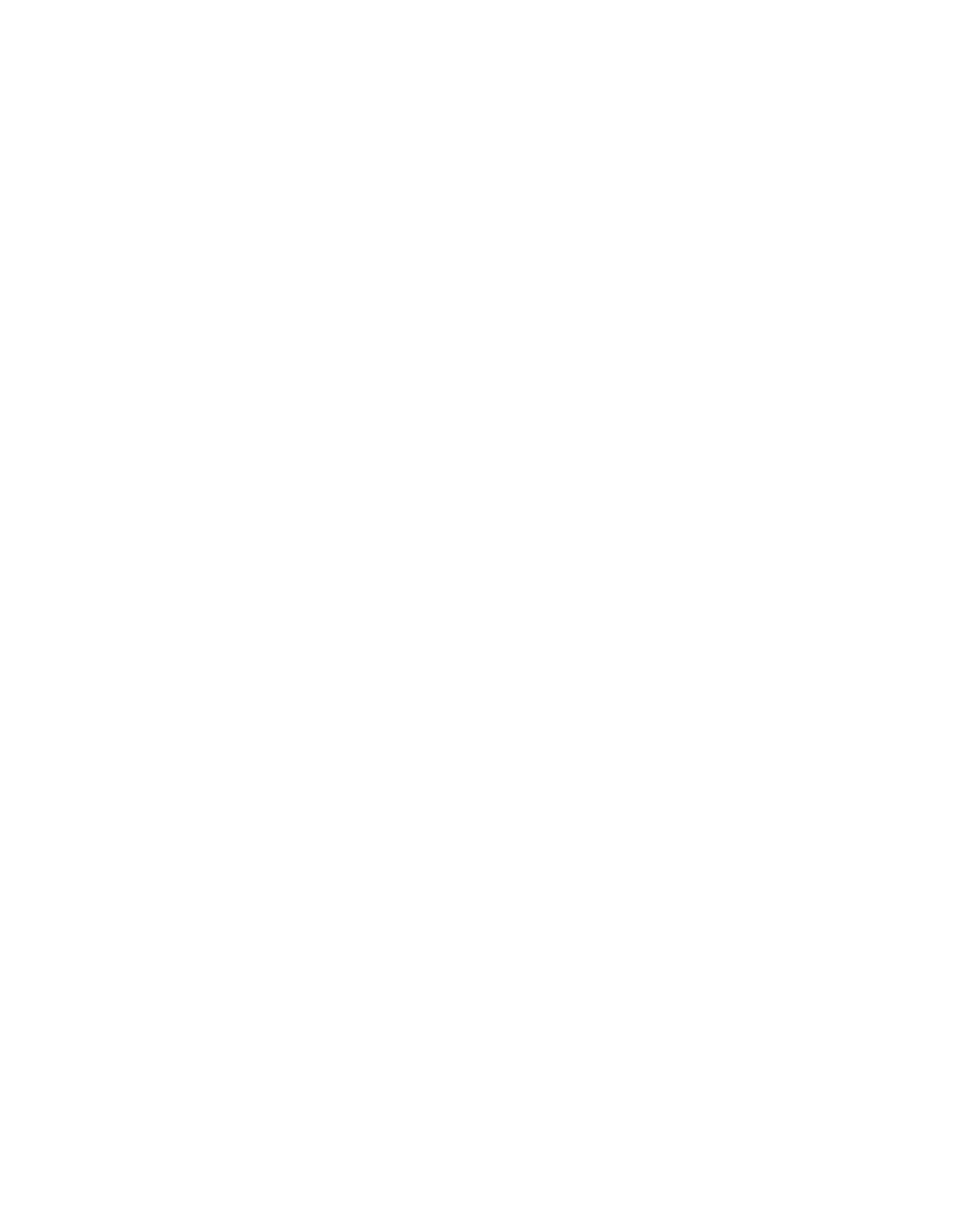third party - where we have obtained your specific consent to do so in relation to certain Production marketing & communication promotions or other limited time programs which may involve you.

## DO YOU HAVE TO PROVIDE US WITH THIS PERSONAL DATA?

When we collect Personal Data from you, we will indicate whether:

- the provision of Personal Data is necessary for our compliance with a legal obligation; and
- it is purely voluntary and there is no implication for you if you do not wish to provide it to us.

Unless otherwise specified, you should assume that we need the Personal Data for business and / or compliance purposes.

Some of the Personal Data we request, or have requested, is necessary for us to perform our contract with you and if you do not wish to provide such Personal Data to us, this will affect our ability to provide our services to you and to manage your contract.

## USE OF PERSONAL DATA IN DIRECT MARKETING

We intend to use your Personal Data in direct marketing, but we cannot do so unless we have received your consent (which includes an indication of no objection) for such purposes. In this regard, please note that:

- a. your name, contact details and demographic data held by us may be used by us in direct marketing from time to time;
- b. the following classes of services, products and subjects may be marketed: entertainment, featire films, tv series, audiovisual productions and related services and products;
- c. the above services, products and matters may be provided or requested by Propaganda and / or thirdparty with which Propaganda contracts;
- d. in addition to marketing the above services, products, and topics, we also intend to provide the data described in (i) above to all or one of the persons described in paragraph (iii) above for them to use in connection with their services, products and topics, and we need your written consent (which includes a no-objection statement) for this purpose; and

If you do not want Propaganda to use or provide others with your Personal Data for direct marketing purposes as described above, you can exercise your right of withdrawal, free of charge, by notifying us through the contact details provided at the end of this notice.

## SENDING YOUR PERSONAL DATA INTERNATIONALLY

We will transfer your Personal Data to our affiliates as well as third party service providers outside the EEA, which may not have privacy protection laws that are equally strict regarding data and confidentiality.

When we transfer Personal Data to our partners or to our service providers, we have put in place data transfer agreements and safeguards using terms approved by the European Commission.

Please contact us if you would like to know more about these agreements. Please see below for our contact details.

## CONSENT – AND YOUR RIGHT TO WITHDRAW IT

With the exception of the limited cases described above, we generally do not rely on obtaining your consent to process your Personal Data.

If we do, you have the right to withdraw this consent at any time.

5 Please contact us or email us at amministrazione@propaganda.it at any time if you wish to withdraw your consent.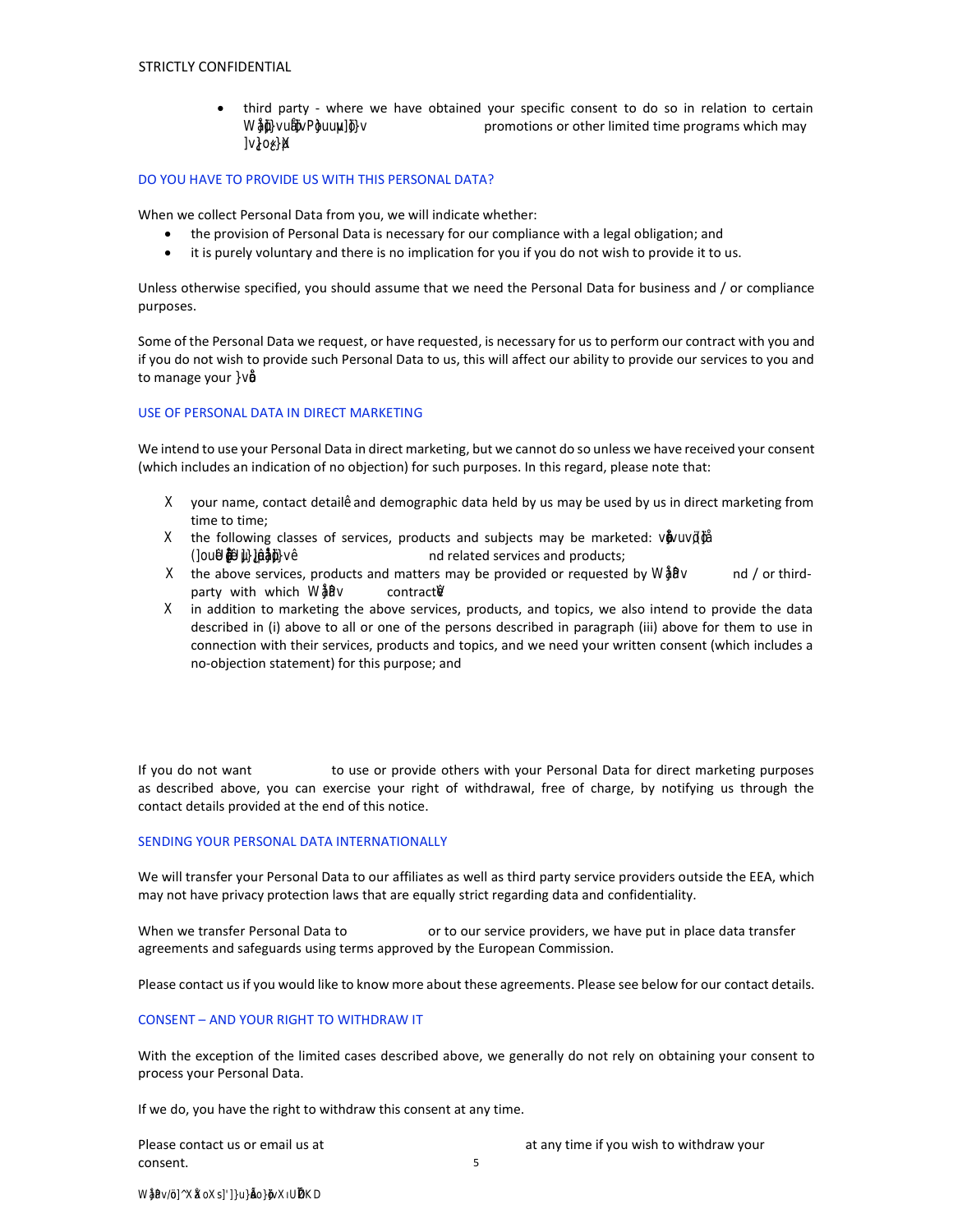# HERITAGE

## RETENTION AND DELETION OF YOUR PERSONAL DATA

We keep your Personal Data for as long as we need it for our legitimate business purposes, to perform our contractual obligations, or for a longer period required by law or regulatory obligations applicable to us.

- we will generally retain Personal Data about you throughout the life cycle of any production in which you are involved; and
- some Personal Data will be kept after the end of your relationship with us.

As a rule, we do not keep your Personal Data longer than necessary.

We will generally delete your Personal Data (at the latest) after you have ceased your work relationship with Propaganda and there is no longer a legal or regulatory obligation or business purpose to retain your Personal Data.

## AUTOMATED DECISION MAKING

We will not take decisions which produce legal effects concerning you, or otherwise significantly affect you, solely on the basis of the automated processing of Personal Data, unless we have examined the treatment offered in a particular case and concluded in writing that it meets EU data protection requirements, legislation and other applicable laws.

## YOUR RIGHTS

- You have certain data protection rights, including:
- the right to access your Personal Data (right of access);
- the right to restrict the use of your Personal Data (right to limit processing);
- the right to have incomplete or inaccurate Personal Data corrected (right of rectification);
- the right to ask us to stop processing your Personal Data (right to object, see below); and
- the right to ask us to delete your Personal Data in certain limited circumstances (right to erasure).

You also have the right to lodge a complaint with a supervisory authority.

If you reside in the EU, you have the right to object to the processing of your Personal Data, for reasons related to your particular situation, at any time during the processing of your Personal Data based on Article 6 paragraph 1e GDPR (data processing in the public interest) and Article 6 paragraph 1f of the GDPR (data processing based on the balancing of interests) in accordance with Article 21 of the GDPR.

Please contact us using the methods described below in relation to the above requests.

## THE USE OF COOKIES ON OUR WEBSITE

Propaganda uses the data collected by cookies and JavaScript libraries to improve your browsing experience, analyze Site traffic, deliver personalized advertising and increase the overall performance of our Site.

By using the website, you agree to our data collection policy described below, and you acknowledge that you can update your preferences.

## HOW DO WE COLLECT DATA ON OUR WEBSITE?

We use a variety of tools on our website that collect data using both cookies and JavaScript libraries.

Cookies are small text files that store Internet settings for the websites you visit. They are widely used to make website features work, run more efficiently, or improve your experience on the Site. Cookies are also used to remember your preferences or personalize content so that it is more relevant to you.

JavaScript libraries are snippets of code that we run on the page and that are executed when certain actions take place.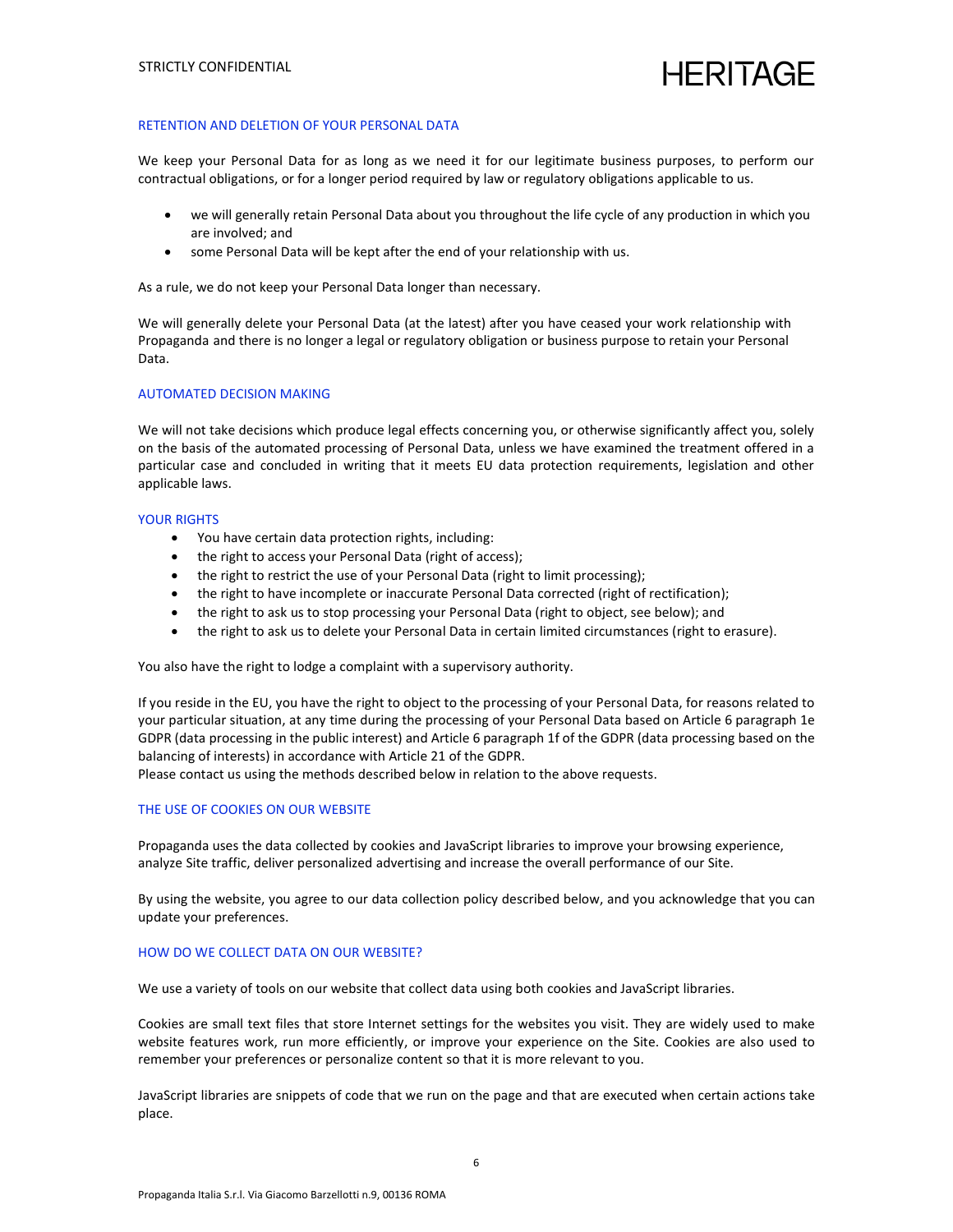## STRICTLY CONFIDENTIAL

The table below describes how we use this data by category.

## Functional

Objective: to monitor the performance of our Site and improve your browsing experience. For example, these tools allow you to communicate with us via live chat.

## Marketing and analytics

Objective: to understand user behaviour in order to offer you a more relevant browsing experience or to personalize the content of our Site. For example, we collect information about the pages you visit to help us present more relevant information.

## Advertising

Purpose: To personalize and measure the effectiveness of advertising on our Site and other websites. For example, we may provide you with a personalized ad based on the pages you visit on our Site.

## Essential

Purpose: Propaganda uses browser cookies, which are necessary for the Site to function as intende. You can turn off these cookies in your browser settings, but if you do, the Site may not work as expected.

## DETAILS OF DATA PROCESSING

Personal data is collected for the following purposes and using the following services:

## Analytic

Analytics services allow the owner to monitor and analyze web traffic and can be used to track user behavior.

## Thermal mapping and session recording

Heat mapping services are used to display the areas of a page where users most often move the mouse or click. This shows where the points of interest are. These services make it possible to monitor and analyze web traffic and to track user behavior. These services can record sessions and make them available for later visual playback.

## Platform and hosting services

These services are intended to host and run key components of Propaganda.it, thereby enabling the delivery of Propaganda.it from a unified platform. These platforms provide a wide range of tools for the owner - e.g., analysis, user registration, comments, database management, e-commerce, payment processing - which involve the collection and processing of Personal Data. Some of these services operate through geographically distributed servers, making it difficult to determine the actual location where Personal Data is stored.

## Tag management

This type of service helps the owner to manage the necessary beacons or scripts on Propaganda.it centrally. As a result, user data passes through these services, which may result in the retention of this data.

## Viewing content from external platforms

This type of service allows you to view and interact with content hosted on external platforms directly from Propaganda.it pages. This type of service can still collect web traffic data for pages where the service is installed, even when users are not using it.

## Interaction with data collection platforms and other third parties

This type of service allows users to interact with data collection platforms or other services directly from Propaganda.it pages for the purpose of backing up and reusing data. If one of these services is installed, it may collect browsing and usage data in the pages where it is installed, even if users are not actively using the service.